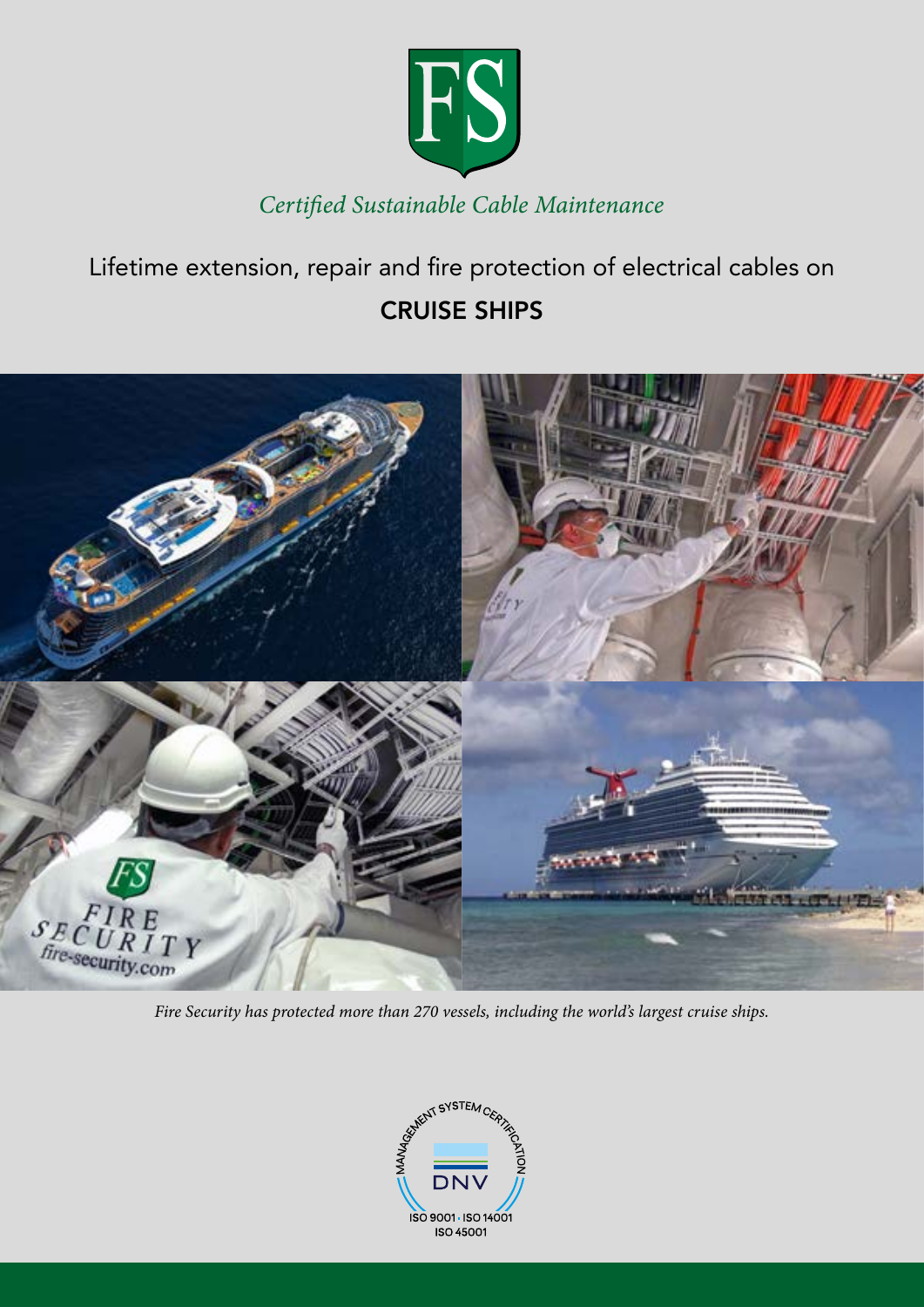## Will your cables survive a hydrocarbon fire?





AN INTERNATIONAL STANDARD FOR THE CRUISE INDUSTRY



*Millions of people travel the ocean every year for business or pleasure. Fire Security is one of the most important partners in making this travel as safe as possible. It is our objective to enhance the safety of the vessel, its passengers and crew and as such Fire Security's products have become an international standard for the cruise industry.*

Fire Security - what we offer and how we work.

Fire Security is a Norwegian company specializing in class approved repair and fire protection of electrical cables. We are the only producer offering a turnkey operation with specially trained personnel for application worldwide.

Fire Security offers to conduct surveys of cables in high risk areas of your vessels, after which a detailed report is handed over to you with suggestions to what we can do to improve the

fire technical properties of your cables, what you will gain and a price quote. This is done totally free of charge with no commitment from your side.

Our **Vice President Terje Waage** is in charge of the cruise sector at Fire Security. As a co-founder of the company he has more than 30 years of experience and has seen more than 230 cruise ships being protected by our team of applicators.

When choosing a partner to conduct fire protection of cables, it is of utmost importance to use a company who knows how to perform the job according to requirements. Engage a company with a truly professional organization that uses well documented products to provide fire resistance under extreme temperatures.

**Fire Security meets all these requirements.** 

**Fire Security has more than 30 years of experience in cable fire protection worldwide.**

*The yellow curve shows the temperature of an ISO fire - 830° Celsius, which is a normal cellulose fire.*

The red curve represents the temperature of an oil fire - up to 1100° Celsius - the temperature to which Fire Security has

tested their coatings. This is the temperature you will be facing if you had such a fire. How the protection works During a fire, the coating will expand upto 100 times its thickness, thus protecting the cable from fire damage. Coated cables will function during a fire and be usable afterwards. If the fire is extinguished within reasonable time, there is no need for cable replacement.

# SAVING COST, SAVING ASSETS, SAVING LIVES In a fire situation our systems will prevent:

- *Ignition of the cable insulation*
- *Release of toxic fumes from the cable insulation*
- *Release of poisonous gas (HCL) from the cable insulation*
- *The cable tray from melting and collapsing*





FS1 is an intumescent coating that will expand 100 times its thickness during a fire - thus protecting the cables from fire damage and making sure the cables function when needed the most.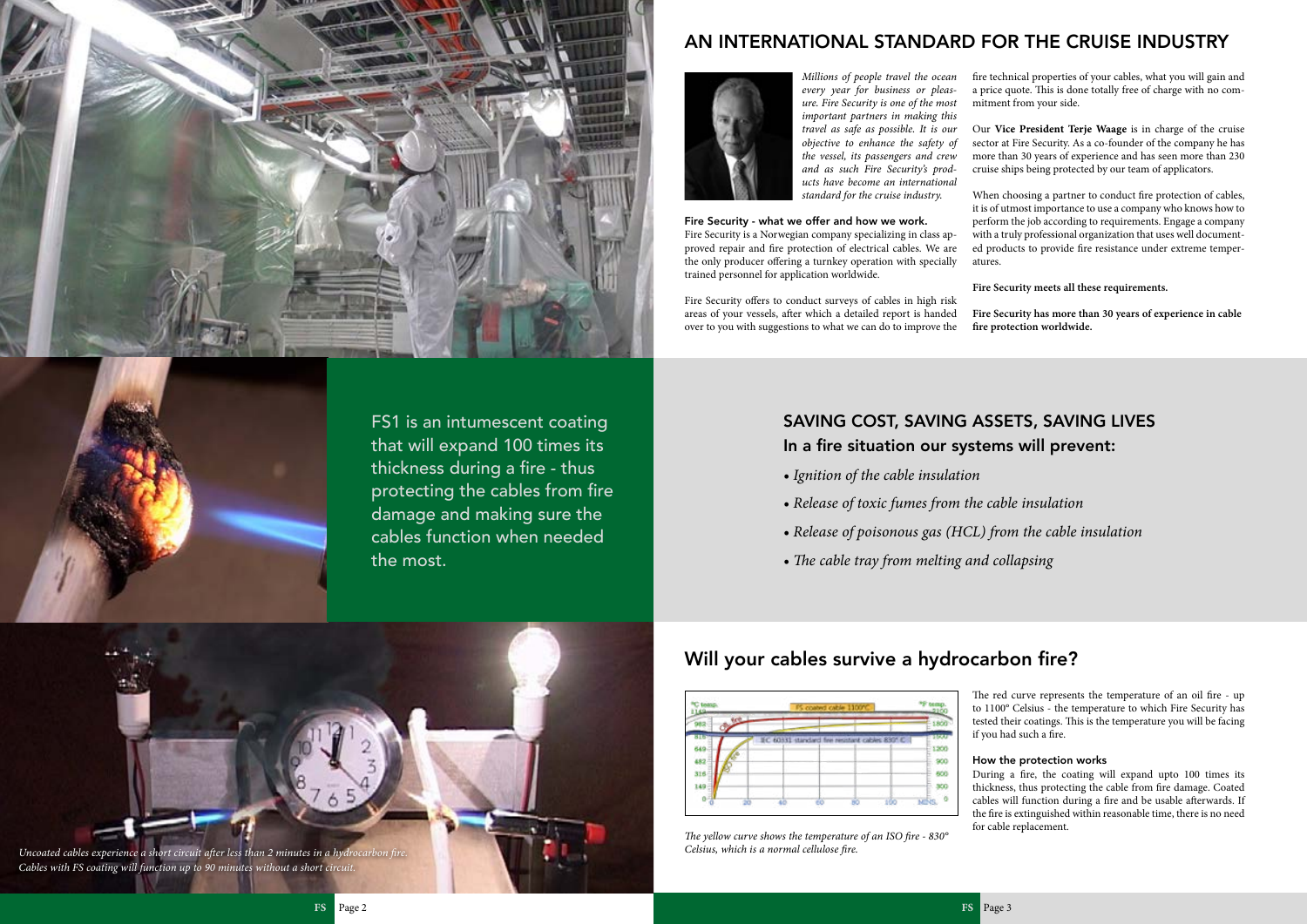FS is the world leader in fire protection of cables on board cruise ships using our FS1 intumescent coating in a turnkey solution. Since 1996 we have protected on average one ship per month. FS has fire protected cables in critical areas on board more than 230 cruise vessels:



### WE SERVE THE WORLD'S LARGEST CRUISE LINE OPERATORS

enture of the Seas re of the Seas hem of the Seas liance of the Seas hantment of the Seas lorer of the Seas edom of the Seas ndeur of the Seas mony of the Seas ependence of the Seas vel of the Seas erty of the Seas esty of the Seas iner of the Seas igator of the Seas dic Empress is of the Seas rssey of the Seas intum of the Seas iance of the Seas psody of the Seas enade of the Seas ereign of the Seas ectrum of the Seas endour of the Seas phony of the Seas ion of the Seas ager of the Seas nder of the Seas en Seas Explorer en Seas Mariner en Seas Navigator en Seas Splendor en Seas Voyager World it of Adventure rit of Discovery Sourn Encore Sourn Legend

| Carnival Cruise Lines    | Carnival Spirit         | Costa Crociere                       | Costa Favolosa          | Holland America Line                      | Westerdam         | P&O Cruises               | Oceana                    | Pullmantur Cruises    | Zenith  |
|--------------------------|-------------------------|--------------------------------------|-------------------------|-------------------------------------------|-------------------|---------------------------|---------------------------|-----------------------|---------|
| Carnival Cruise Lines    | Carnival Sunshine       | Costa Crociere                       | Costa Magica            | Holland America Line                      | Zuiderdam         | P&O Cruises               | Oriana                    | <b>RCCL</b>           | Adven   |
| Carnival Cruise Lines    | Carnival Sunrise        | Costa Crociere                       | Costa Mediterranea      | Holland America Line                      | Zaandam           | P&O Cruises               | Ventura                   | RCCL                  | Allure  |
| Carnival Cruise Lines    | Carnival Triumph        | Costa Crociere                       | Costa Pacifica          | Ibero Cruises                             | Grand Celebration | Ponant                    | Le Austral                | <b>RCCL</b>           | Anthe:  |
| Carnival Cruise Lines    | Carnival Valor          | Costa Crociere                       | Costa Romantica         | Ibero Cruises                             | Grand Holiday     | Ponant                    | Le Bellot                 | $\operatorname{RCCL}$ | Brillia |
| Carnival Cruise Lines    | Carnival Victory        | Costa Crociere                       | Costa Serena            | Ibero Cruises                             | Grand Mistral     | Ponant                    | Le Bougainville           | RCCL                  | Encha   |
| Carnival Cruise Lines    | Carnival Vista          | Costa Crociere                       | Costa Smeralda          | Ibero Cruises                             | Grand Voyager     | Ponant                    | Le Boreal                 | <b>RCCL</b>           | Explor  |
| Celebrity Cruises        | Celebrity Apex          | Costa Crociere                       | Costa Toscana           | Lindblad Expeditions                      | NG Endurance      | Ponant                    | Le Champlain              | <b>RCCL</b>           | Freedo  |
| <b>Celebrity Cruises</b> | Celebrity Beyond        | Costa Crociere                       | Costa Venezia           | Lindblad Expeditions                      | NG Resolution     | Ponant                    | Le Dumont d'Urville       | RCCL                  | Grand   |
| Celebrity Cruises        | Celebrity Constellation | Costa Crociere                       | Costa Victoria          | Lindblad Expeditions                      | NG Venture        | Ponant                    | Le Jacques Cartier        | RCCL                  | Harmo   |
| <b>Celebrity Cruises</b> | Celebrity Eclipse       | <b>Crystal Cruises</b>               | Crystal Endeavor        | Norwegian Cruise Line Norwegian Breakaway |                   | Ponant                    | Le Laperouse              | RCCL                  | Indepe  |
| Celebrity Cruises        | Celebrity Edge          | Crystal River Cruises                | Crystal Bach            | Norwegian Cruise Line Norwegian Bliss     |                   | Ponant                    | Le Lyrial                 | RCCL                  | Jewel o |
| <b>Celebrity Cruises</b> | Celebrity Equinox       | <b>Crystal River Cruises</b>         | Crystal Mahler          | Norwegian Cruise Line Norwegian Dawn      |                   | Ponant                    | Le Ponant                 | RCCL                  | Liberty |
| <b>Celebrity Cruises</b> | Celebrity Infinity      | Cunard                               | Queen Mary 2            | Norwegian Cruise Line Norwegian Encore    |                   | Ponant                    | Le Soleal                 | <b>RCCL</b>           | Majest  |
| <b>Celebrity Cruises</b> | Celebrity Millennium    | Cunard                               | Queen Elizabeth         | Norwegian Cruise Line Norwegian Epic      |                   | Princess Cruises          | Caribbean Princess        | RCCL                  | Marin   |
| Celebrity Cruises        | Celebrity Reflection    | Cunard                               | Queen Victoria          | Norwegian Cruise Line Norwegian Escape    |                   | Princess Cruises          | Coral Princess            | <b>RCCL</b>           | Naviga  |
| <b>Celebrity Cruises</b> | Celebrity Silhouette    | <b>DFDS</b> Seaways                  | Crown of Scandinavia    | Norwegian Cruise Line Norwegian Gem       |                   | Princess Cruises          | Crown Princess            | RCCL                  | Nordio  |
| <b>Celebrity Cruises</b> | Celebrity Solstice      | <b>DFDS</b> Seaways                  | Pearl of Scandinavia    | Norwegian Cruise Line Norwegian Getaway   |                   | Princess Cruises          | Dawn Princess             | <b>RCCL</b>           | Oasis   |
| <b>Celebrity Cruises</b> | Celebrity Summit        | <b>DFDS</b> Seaways                  | Princess of Scandinavia | Norwegian Cruise Line Norwegian Jade      |                   | Princess Cruises          | Diamond Princess          | <b>RCCL</b>           | Odyss   |
| Celebrity Cruises        | Celebrity Xpedition     | <b>Disney Cruises</b>                | Disney Dream            | Norwegian Cruise Line Norwegian Jewel     |                   | Princess Cruises          | <b>Discovery Princess</b> | <b>RCCL</b>           | Quant   |
| Color Line               | Bohus                   | <b>Disney Cruises</b>                | Disney Fantasy          | Norwegian Cruise Line Norwegian Joy       |                   | Princess Cruises          | <b>Emerald Princess</b>   | <b>RCCL</b>           | Radiar  |
| Color Line               | Christian IV            | <b>Disney Cruises</b>                | Disney Magic            | Norwegian Cruise Line Norwegian Pearl     |                   | Princess Cruises          | <b>Enchanted Princess</b> | <b>RCCL</b>           | Rhaps   |
| Color Line               | Color Fantasy           | <b>Disney Cruises</b>                | Disney Wish             | Norwegian Cruise Line Norwegian Sky       |                   | Princess Cruises          | Golden Princess           | RCCL                  | Serena  |
| Color Line               | Color Festival          | Disney Cruises                       | Disney Wonder           | Norwegian Cruise Line Norwegian Spirit    |                   | Princess Cruises          | <b>Grand Princess</b>     | <b>RCCL</b>           | Sovere  |
| Color Line               | Color Hybrid            | <b>Festival Cruises</b>              | European Vision         | Norwegian Cruise Line Norwegian Star      |                   | Princess Cruises          | <b>Island Princess</b>    | RCCL                  | Specti  |
| Color Line               | Color Magic             | Festival Cruises                     | European Stars          | Norwegian Cruise Line Norwegian Sun       |                   | Princess Cruises          | Ocean Princess            | RCCL                  | Splend  |
| Color Line               | Color Viking            | Holland America Line                 | Amsterdam               | Norwegian Cruise Line Pride of America    |                   | Princess Cruises          | Pacific Princess          | RCCL                  | Symph   |
| Color Line               | Kronprins Harald        | Holland America Line                 | Eurodam                 | Oceania Cruises                           | Oceania Insignia  | Princess Cruises          | <b>Ruby Princess</b>      | <b>RCCL</b>           | Vision  |
| Color Line               | Peter Wessel            | Holland America Line                 | Koningsdam              | Oceania Cruises                           | Oceania Marina    | Princess Cruises          | Sapphire Princess         | <b>RCCL</b>           | Voyag   |
| Color Line               | Prinsesse Ragnhild      | Holland America Line Nieuw Amsterdam |                         | Oceania Cruises                           | Oceania Nautica   | Princess Cruises          | Sea Princess              | RCCL                  | Wond    |
| Color Line               | Silvia Ana              | Holland America Line Nieuw Statendam |                         | Oceania Cruises                           | Oceania Regatta   | Princess Cruises          | Sky Princess              | Regent Seven Seas     | Seven   |
| Color Line               | Skagen                  | Holland America Line                 | Noordam                 | Oceania Cruises                           | Oceania Riviera   | Princess Cruises          | <b>Star Princess</b>      | Regent Seven Seas     | Seven   |
| Color Line               | Superspeed 1            | Holland America Line                 | Maasdam                 | Oceania Cruises                           | Oceania Sirena    | Princess Cruises          | Sun Princess              | Regent Seven Seas     | Seven   |
| Color Line               | Superspeed 2            | Holland America Line                 | Oosterdam               | P&O Cruises                               | Adonia            | Princess Cruises          | Regal Princess            | Regent Seven Seas     | Seven   |
| Costa Crociere           | Costa Atlantica         | Holland America Line                 | Prinsendam              | P&O Cruises                               | Arcadia           | Princess Cruises          | Royal Princess            | Regent Seven Seas     | Seven   |
| Costa Crociere           | Costa Classica          | Holland America Line                 | Rotterdam               | P&O Cruises                               | Arvia             | Princess Cruises          | Majestic Princess         | ResidenSea            | The W   |
| Costa Crociere           | Costa Concordia         | Holland America Line                 | Ryndam                  | P&O Cruises                               | Aurora            | <b>Pullmantur Cruises</b> | Empress                   | Saga Cruises          | Spirit  |
| Costa Crociere           | Costa Deliziosa         | Holland America Line                 | Statendam               | P&O Cruises                               | Azura             | <b>Pullmantur Cruises</b> | Horizon                   | Saga Cruises          | Spirit  |
| Costa Crociere           | Costa Diadema           | Holland America Line                 | Veendam                 | P&O Cruises                               | Britannia         | <b>Pullmantur Cruises</b> | Monarch                   | Seabourn Cruise Line  | Seabor  |
| Costa Crociere           | Costa Fascinosa         | Holland America Line                 | Volendam                | P&O Cruises                               | Iona              | Pullmantur Cruises        | Sovereign                 | Seabourn Cruise Line  | Seabor  |
|                          |                         |                                      |                         |                                           |                   |                           |                           |                       |         |

| Seabourn Cruise Line     | Seabourn Pride      |
|--------------------------|---------------------|
| Seabourn Cruise Line     | Seabourn Spirit     |
| Seabourn Cruise Line     | Seabourn Odyssey    |
| Seabourn Cruise Line     | Seabourn Ovation    |
| Seabourn Cruise Line     | Seabourn Sojourn    |
| Seabourn Cruise Line     | Seabourn Quest      |
| Silja Line               | Finnjet             |
| Silversea Cruises        | Silver Cloud        |
| Silversea Cruises        | Silver Explorer     |
| Silversea Cruises        | Silver Wind         |
| Silversea Cruises        | Silver Whisper      |
| Silversea Cruises        | Silver Spirit       |
| Silversea Cruises        | Silver Shadow       |
| Silversea Cruises        | Silver Muse         |
| <b>Star Cruises</b>      | <b>Star Pisces</b>  |
| <b>Star Cruises</b>      | Superstar Capricorn |
| <b>Superfast Ferries</b> | Superfast 355       |
| Superfast Ferries        | Superfast 356       |
| <b>TUI Cruises</b>       | Mein Schiff 1       |
| <b>TUI Cruises</b>       | Mein Schiff 2       |
| <b>TUI Cruises</b>       | Mein Schiff 3       |
| <b>TUI Cruises</b>       | Mein Schiff 4       |
| <b>TUI Cruises</b>       | Mein Schiff 5       |
| <b>TUI Cruises</b>       | Mein Schiff 6       |
| <b>Viking Cruises</b>    | Viking Star         |
| <b>Viking Cruises</b>    | Viking Sea          |



Fire Security also provides cable fire protection for tankers, industrial plants, oil installations, tunnels and high rise buildings.

















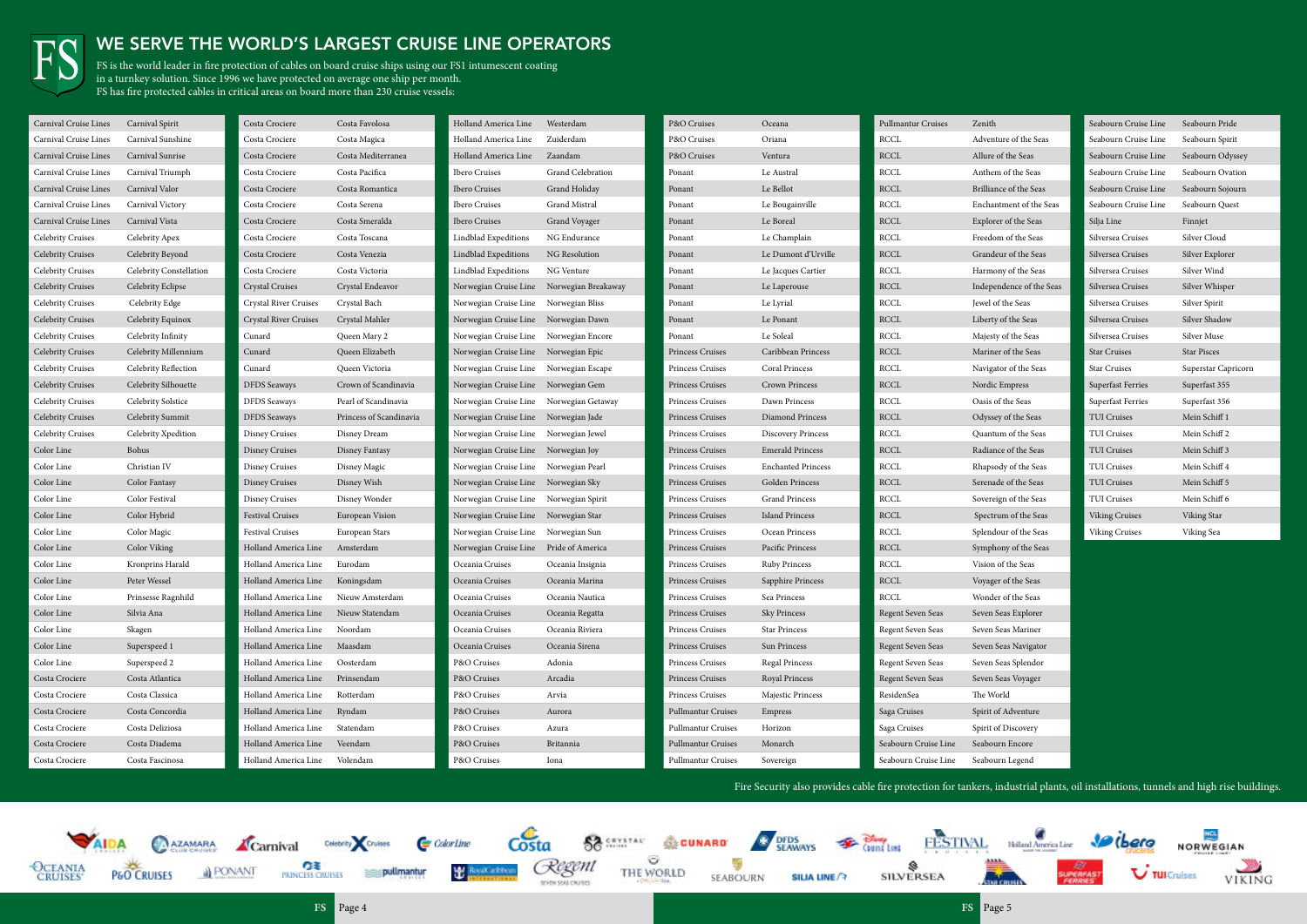### LETTERS OF RECOMMENDATION



January 11, 2006

To Whom It May Concern:

Carnival Cruise Lines is the world's largest cruise operator and over the past six years the company has protected cabling in high fire risk areas throughout its fleet using Fire Security 's highly effective coating systems.

The company plans to continue use Fire Security's products on its future newbuilding projects.

Fire Security products are used in a variety of engine room spaces, specifically the separator rooms, incinerator flat, emergency generator and Azipod rooms.

The safety and security of Carnival's guests and crew is of the utmost importance so it is vital to use a company that possesses a solid reputation in the industry and offers products that can perform at high levels in extreme temperatures. In addition, we require a product that would allow us to continue normal service, regardless of the surrounding environment and temperature.

Since Fire Security met all our expectations and demands with regards to organization and products. Carnival contracted with them to complete the remaining vessels in our fleet.

Carnival is very pleased how Fire Security assisted our company in these various projects and can offer Fire Security and their coatings our highest recommendation.

**Best Regards** 

winser

B.W. Swensen Vice President, Technical Operations Carnival Cruise Lines

CARNIVAL CRUISE LINES, CARNIVAL PLACE, 3655 NW 87 AVENUE, MIAMI, FLORIDA 33178-2428 EXECUTIVE OFFICES: (305) 599-2600



To: Whom it may concern

### **Fire Security Coating**

Color Line is one of the leading cruise- and ferry operators in Scandinavia. On all our vessels we have protected the cables in high risk areas, such as engine rooms, purifier rooms etc. by using the products of Fire Security.

In August 2005 we experienced a fire in the main engine room on board one of our vessels. Lighting fixtures and smoke detectors melted completely, nevertheless the consequences were insignificant.

Over a short period temperatures were extreme until the local fire protection system -Hifog - extinguished the fire. The cables were found to be in normal working order and there was no need for any cable replacements as a result of this incident.

We assign this fortunate outcome to the products of Fire Security, which allowed the ship to continue it's normal service. We are pleased to give Fire Security and their coatings our best recommendation.

Best regards for COLOR LINE MARINE AS

Johann Martinussen Superintendent, Electric & Automation

Color Line Marine AS, Leif Weldingsvei 6, P.O.Box 2090, N-3202 Sandeljord, Norway, Tel.: +47 33 44 77 00. Fax: +47 33 46 49 80. E-mail: manne@colorline.no. Enterprise/VAT No 961 592 720

Sandefjord, 16.09.2005